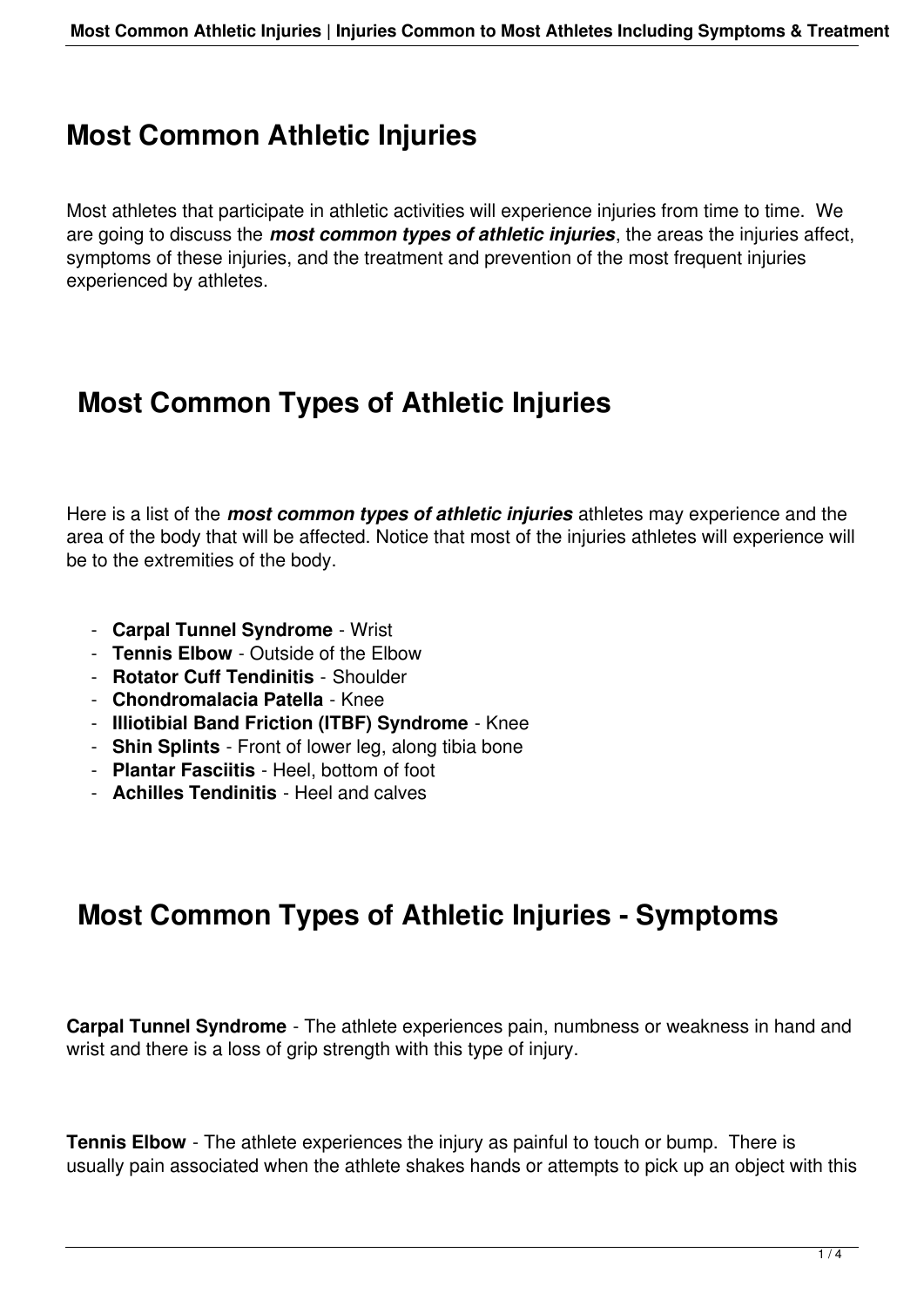type of injury.

**Rotator Cuff Tendinitis** - The athlete experiences pain when lifting their arms above their head with this type of injury.

**Chondromalacia Patella** - The athlete experiences pain when bending the knees, doing full squats or sitting for long periods with their knees bent with this type of injury.

**Illiotibial Band Friction (ITBF) Syndrome** - The athlete will experience pain along the outside of the knee or lower thigh with this type of injury.

**Shin Splints** - The athlete may experience pain along the bones of the lower part of the leg with this type of injury.

**Plantar Fasciitis** -Athlete may experience heel pain during the first few steps each morning and following periods of inactivity with this type of injury.

**Achilles Tendinitis** - The athlete may experience pain in the heels and tight calf muscles with this type of injury.

## **Most Common Types of Athletic Injuries - Treatment and Prevention**

**Carpal Tunnel Syndrome** - The athlete should use rest, ice, a non-steroidal anti-inflammatory drug (NSAIDs), and possibly surgery if the injury lasts for more than 4-6 month.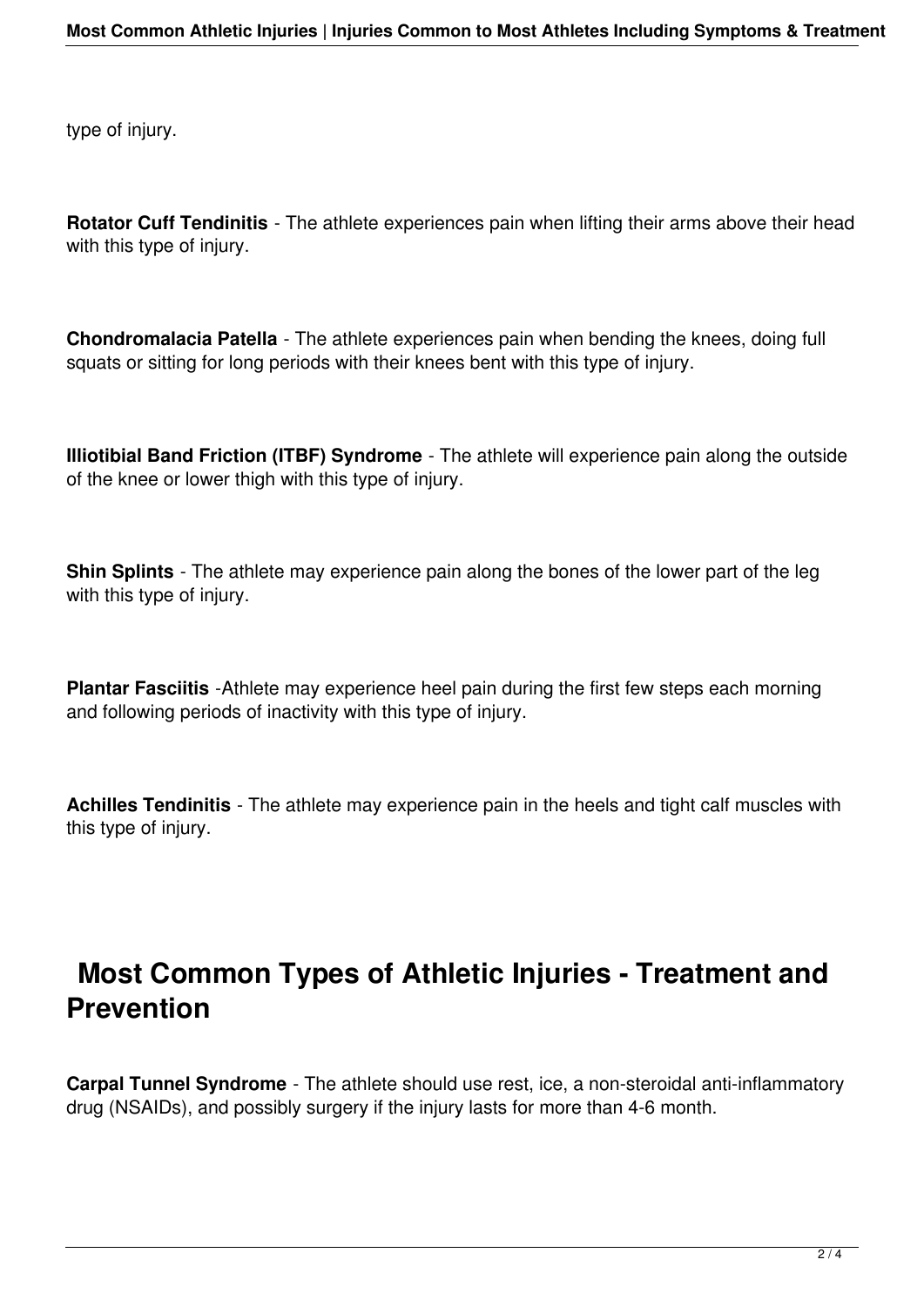**Tennis Elbow** -The athlete should use rest, ice and NSAIDs. The athlete may also choose to wear a strap around the upper forearm to assist in the healing process of the injury. Exercises should also be used to strenghten the injured area.

**Rotator Cuff Tendinitis** -The athlete should use rest, ice and NSAIDs as well as strength exercises and flexibility exercises

[.](index.php?option=com_content&view=article&id=76&Itemid=83)

**Chondromalacia Patella** -The athlete should use rest, ice and NSAIDs as well as a weight training program that focuses on strengthening the inner quads.

**Illiotibial Band Friction (ITBF) Syndrome** - The athlete should use rest, ice and gentle stretching of the IT band and gluteal muscles, and wearing proper training shoes.

**Shin Splints** -The athlete should use rest, ice, NSAIDs, a slow progression of training and avoid running of hard surfaces until the injury can heal.

**Plantar Fasciitis** - The athlete should use rest, ice, NSAIDs, and stretching/massaging of the plantar fascia area. Specific exercises can also be used to strengthen the area.

**Achilles Tendinitis** -The athlete should use rest, ice, NSAIDs and frequent stretching of the calves and thighs.